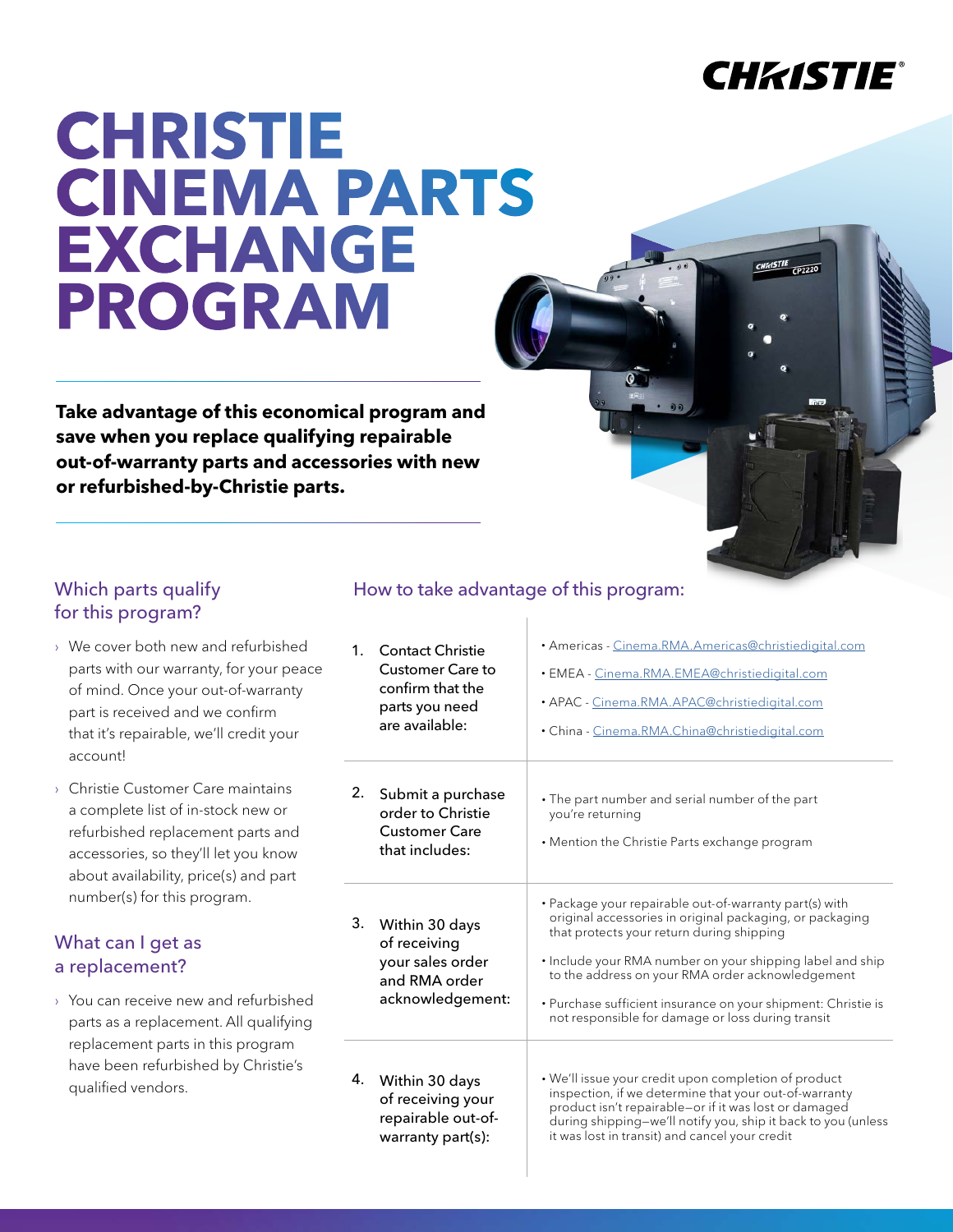## **Qualifying parts:**

| Part number   | <b>Description</b>            | <b>Credit USD</b> | <b>Credit CAD</b> | <b>Credit GBP</b> | <b>Credit EUR</b> |
|---------------|-------------------------------|-------------------|-------------------|-------------------|-------------------|
| 004-000274    | LE M25 FPT Series 1           | \$4,500           | \$5,900           | £3,900            | €4,400            |
| 004-000274-02 | LE M25 Series 1               | \$6,200           | \$8,100           | £5,200            | € 6,000           |
| 004-000320-02 | <b>Ballast Switching 7kW</b>  | \$1,400           | \$1,900           | £1,600            | € 1,900           |
| 004-000847-01 | ASSY Processor PCB S1 RoHS    | \$800             | \$1,100           | £870              | € 1,000           |
| 004-001197-04 | PCB Motherboard               | \$170             | \$220             | £180              | € 220             |
| 004-001198-01 | LE Series 1                   | \$4,100           | \$5,300           | £3,500            | € 4,100           |
| 004-100894-01 | LE HB Series 1                | \$4,400           | \$5,700           | £3,800            | €4,300            |
| 004-101329-02 | Light Engine                  | \$4,800           | \$6,300           | £4,100            | € 4,700           |
| 004-101341-02 | <b>ASSY PIB</b>               | \$300             | \$400             | £330              | € 390             |
| 004-101342-01 | ASSYICP 1.5                   | \$700             | \$940             | £760              | € 910             |
| 004-101342-04 | ASSY ICP 1.5                  | \$700             | \$940             | £760              | € 910             |
| 004-101342-05 | ASSYICP 1.5                   | \$700             | \$940             | £760              | € 910             |
| 004-101463-02 | <b>ASSY Light Engine</b>      | \$3,600           | \$4,900           | £3,000            | € 3,500           |
| 004-102043-01 | ASSY Light-Engine             | \$6,400           | \$8,000           | £5,400            | € 6,200           |
| 004-102958-01 | Light Engine S2K              | \$3,800           | \$5,100           | £3,200            | € 3,700           |
| 004-110904-01 | ASSY PCB Enhanced FIB (EFIB)  | \$700             | \$950             | £780              | € 940             |
| 03-260729R52p | ASSY Enhanced FIB (EFIB) RoHS | \$1,000           | \$1,400           | £1,100            | € 1,400           |
| 353-100102-01 | IMB-S3                        | \$1,100           | \$1,375           | £940              | € 1,100           |

### **Notes**

› List of parts accepted for return under Parts Exchange Program as of October 2021.

› Valid for 60 days from date of document.

› Obtain confirmation from Christie on eligibility of part for return and amount of credit prior to placing order.